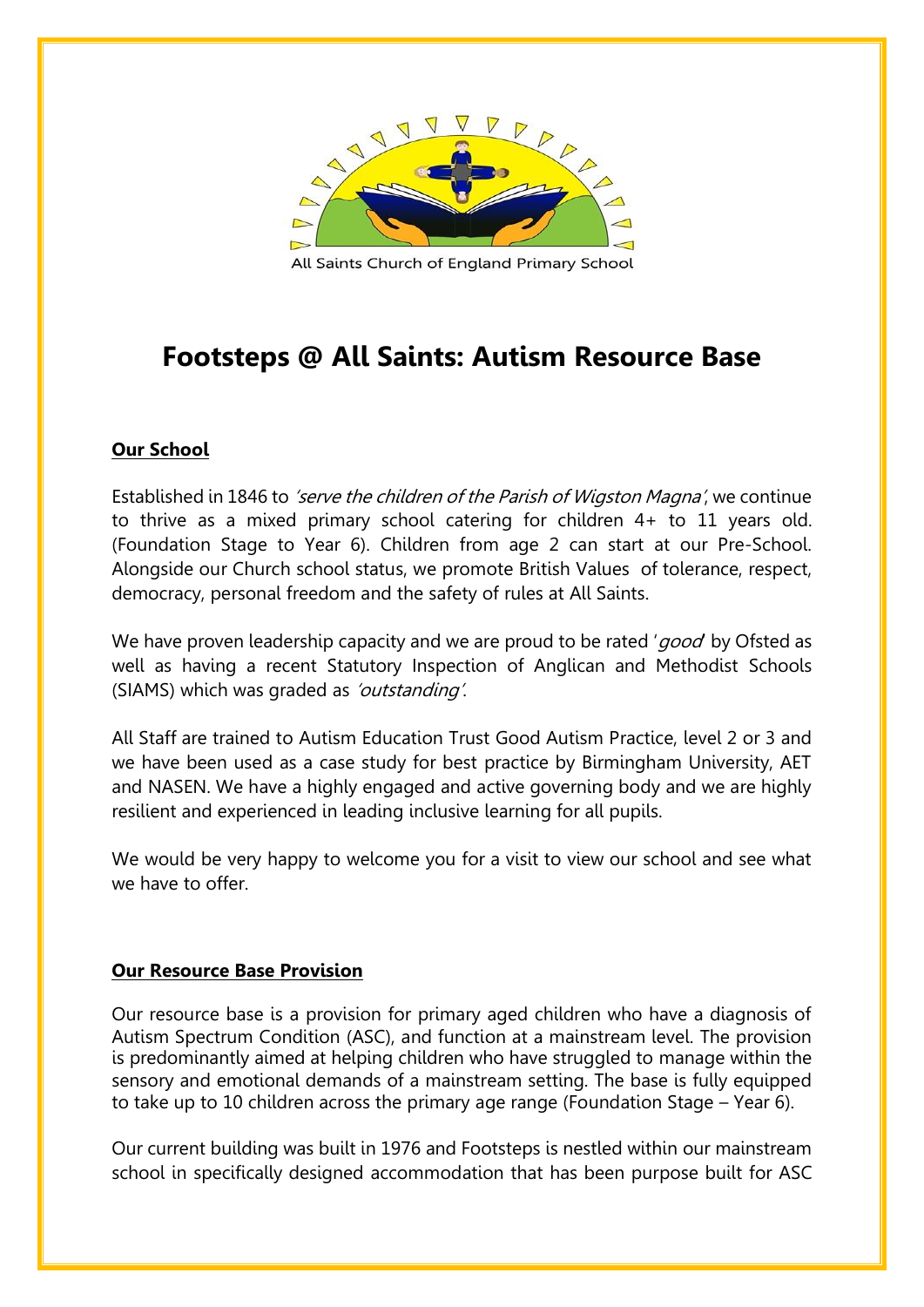pupils. The location of Footsteps is towards the rear of the school. It has its own allocated entrance/exit, as well as administration office, and family link facilities. All entrances and exits are on a secure fob system, and the accommodation is spaciously light and generous.

The base will have contact with outside agencies such as Educational Psychologists, Speech Therapists, and other professionals to meet the needs of the children accessing the provision.

# **Our Expertise**

The provision is led by a very experienced Special Educational Needs Coordinator who is trained to Masters Level and has a vast amount of experience working with the Local Authority as well as other agencies. She has a sound knowledge of the SEN Code of Practice and constantly monitors the provision for SEND within the mainstream classroom and the autism base. In addition to this

On a day-to-day basis, the unit has a class teacher who is very well trained in autism, ADHD, attachment and emotion coaching. In addition to this, there are members of support staff who assist with providing the bespoke packages that the children need. They hold qualifications relating to the nurturing and development of the children to meet their specific needs.

Our unit will be run under the ethos of every child having an individualised and personalised curriculum to meet their specific needs and help them to make rapid progress.

Across the mainstream school all staff are trained to AET Level 2 and in Footsteps all staff have some form of training from Autism Outreach, whether that is level 2 or 3 and all staff will have previous experience working with children with ASC. Further to this they will have continuous professional development as they seek to improve their practice to offer the best possible outcomes for the children in the provision.

The setting will be arranged to give the children plenty of space to learn and feel safe. The provision will have many break-out spaces where the children can go to learn or if they are feeling overwhelmed at all, a peaceful space they can go to calm down. This is complimented by having therapy rooms, a 'family space' and also a sensory room for them to access where needed.

Children will be assessed against the Autism Education Trust Progression Framework, and also National Curriculum Outcomes (if they are at that level). The base will seek to use the same systems that are used within the mainstream school to ensure consistency. This will also aid a smooth transition when children from the base access the mainstream lessons.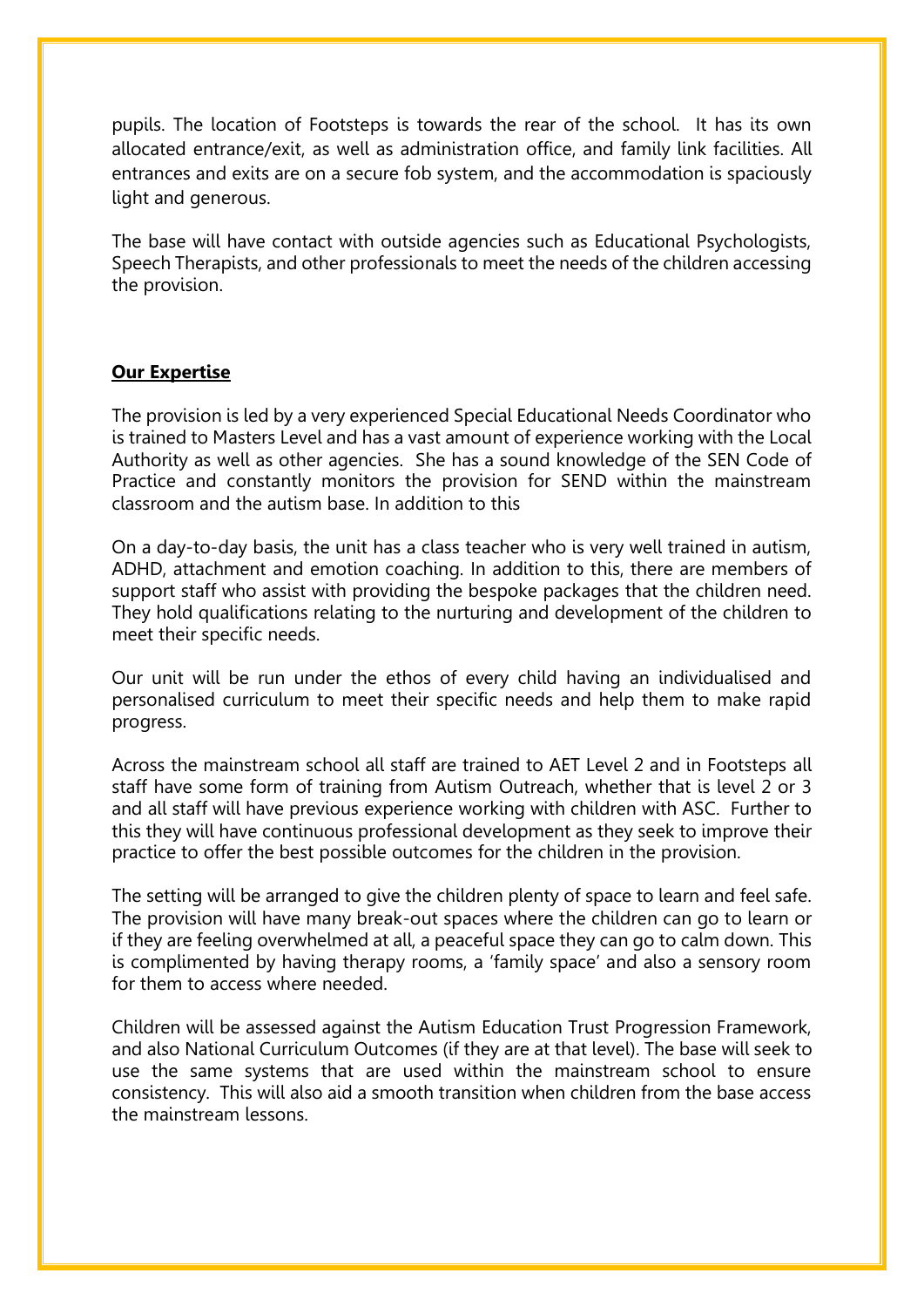# **Our Facilities**

The base will have the following facilities for all children to access as needed:

- $\triangleright$  Small classroom base:
- $\triangleright$  A number of rooms for individualised work, therapy or other withdrawal time;
- $\triangleright$  A Family room/dining space;
- $\triangleright$  Sensory Room;
- $\triangleright$  Outdoor space for Forest School Learning;
- $\triangleright$  Animal husbandry;
- $\triangleright$  Differentiated assessment tools for monitoring progress;
- $\triangleright$  Highly individualised programmes to suit pupil needs;
- Access to mainstream classes and school trips and life of a mainstream school;
- $\triangleright$  Access to well established fields, grounds and large fixed equipment;
- Opportunities to promote personal skills (dinner times/ toileting/ cooking/ shopping);
- $\triangleright$  Flexibility of provision to meet pupil needs;
- $\triangleright$  Support for non-structured times;
- $\triangleright$  Promotion of positive attitudes to autism;
- $\triangleright$  Positive experiences, within the local community.

#### **How we work in partnership with parents/carers and families:**

Parents will be involved in the process every step of the way during the transition of their child into Footsteps. They will have access to the teacher in a variety of ways so that they are always kept up to date with what their child is doing at the school. There is a dedicated and experienced Family Support Worker on the Footsteps Staff team to support parents and families in the base and links with external parental agencies and support groups.

All children will have home/school diaries that will be completed daily so parents know what their child has done during the day. These diaries can also be used by the parents to let the adults of Footsteps know when their child has achieved something positive or had a difficult time at home. This will allow the adults in the classroom to discuss this further with the child and help them to understand the emotions that caused the behaviours. Through this discussion, the children will begin to have the tools to manage these emotions better in the future.

Regular letters and emails will be sent to parents, updating them on activities that will be occurring in Footsteps. The provision will also use the online learning journal 'Tapestry', which allows parents to see what their child has been learning throughout the week but also add their own experiences for the children to share with their peers in school.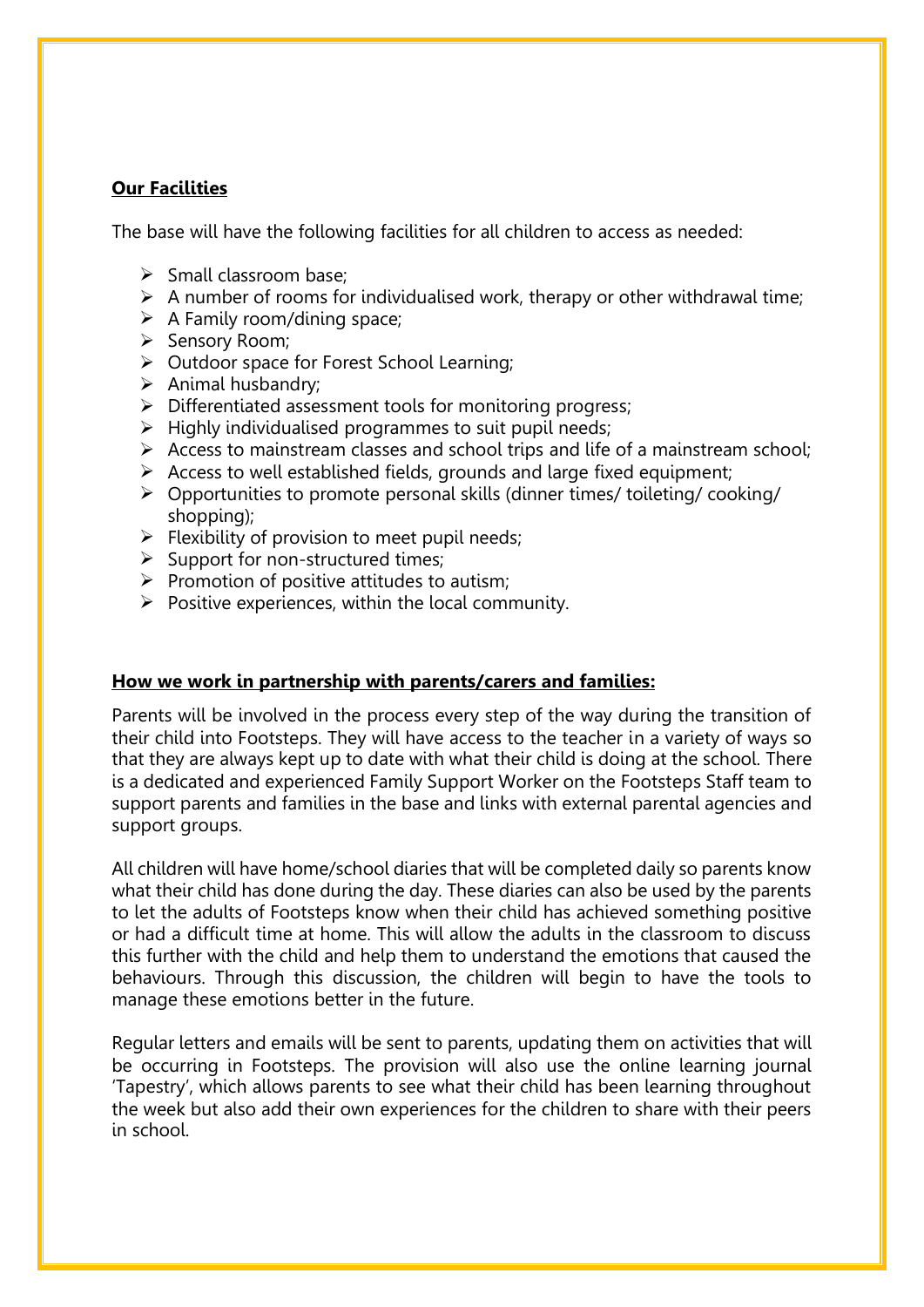When your child arrives at school – whether that be in a taxi or being dropped off by a parent/carer – they will be greeted by a member of staff and together, they will go into school.

Footsteps will introduce a book called 'Wicked Wednesday'. This book will be sent home on the first Wednesday of every month and will have copies of select pieces of work from the previous month, giving parents the chance to see and comment on what the children have completed in Footsteps.

Parents/carers will be included in each process of updating Personalised Learning Plans (PLPs), Positive Handling Plans (PHPs) and any targets that are set for their child. Targets will be sent home to parents/carers so they are aware of what we are working on and trying to improve in school.

Staff will endeavour to physically intervene with children as little as possible. However, if this becomes a necessity, then parents/carers will be informed via a phone call, with an explanation as to why this happened and what the outcome of the behaviour was. This will also be recorded in book so that there are records of what happened.

When a child has secured a place within Footsteps, they will have a transition package that is applicable to their needs and will be created in consultation with parents/carers.

#### **What your child will study:**

The unit will focus on two curriculums during the school day. The first will be the National Curriculum, where children will learn as their mainstream counterparts do. This will cover their English, Maths, Science, RE and other core and non-core subjects. There will be a long term plan created as to what the children will cover and the staff in Footsteps will work alongside mainstream class teachers to produce and develop work that coincides with what is happening in the main school. This progress will be assessed against the same assessment system as the mainstream school.

The second curriculum the children will be learning from will be a bespoke learning experience that allows the children to develop their social and emotional literacy. This will be done via a variety of methods that are dependent on the needs of the individual child, as set out in their Education, Health and care Plan (EHCP). The children will have their own targets they are to meet but they are also expected to put into practice the things they have learned. Some of the learning will be in the local community where the children will learn how we behave in a public space – especially when things don't always go as expected. The children will also learn key skills such as tying shoelaces, eating at the table and lining up. They will be taught how to manage difficult situations appropriately, such as if their food is not what they expected or if they're unhappy with the noise levels. This progress will be assessed against the Autism Education Trust Progression Framework.

The children will make the most of the outdoor curriculum we have at the school and will be engaging regularly in Forest School activities. They will also be learning about growing plants for eating and the processes involved in that. All of these skills help to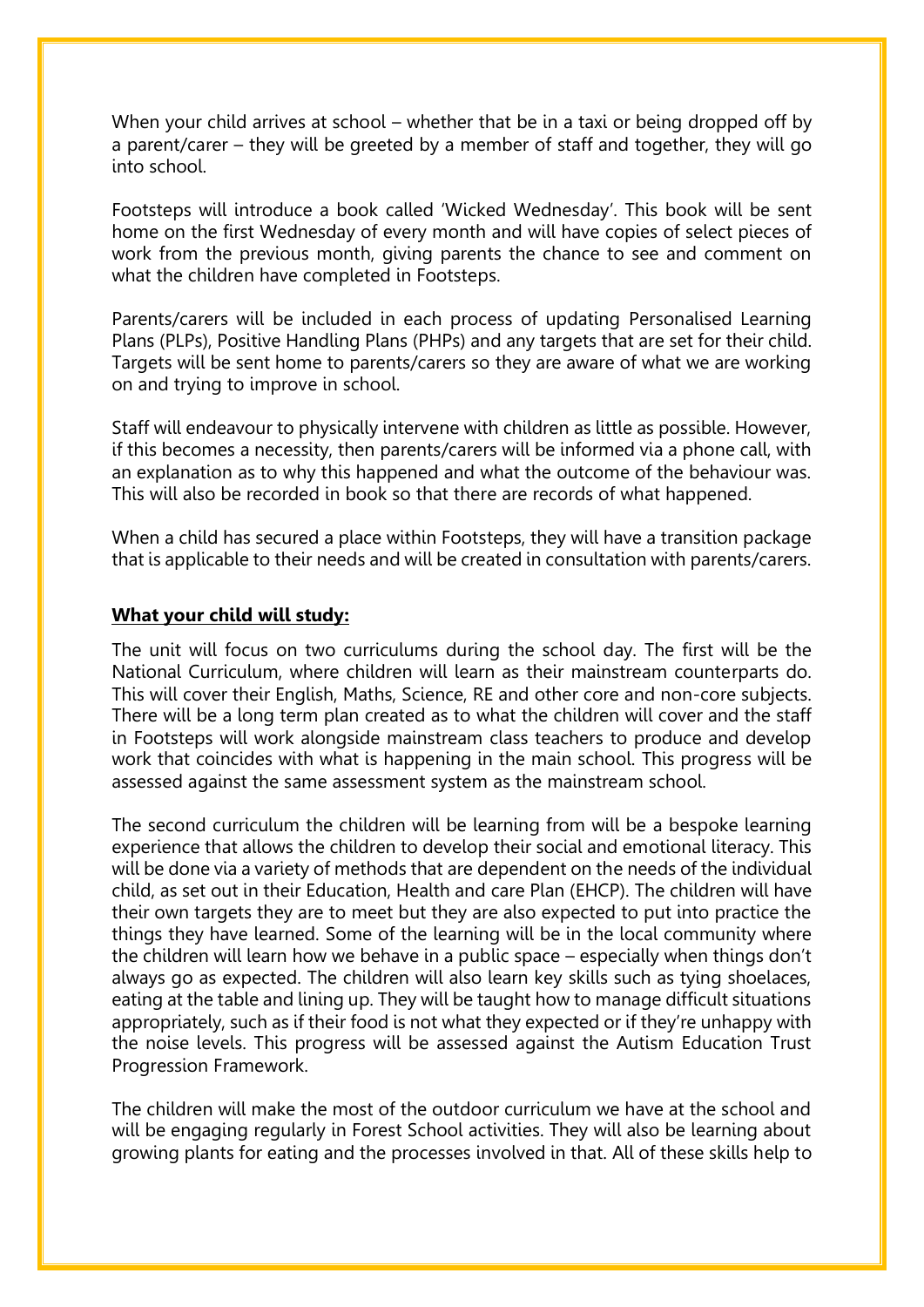promote nurturing and caring for something other than ourselves, offering valuable lessons about patience and positive outcomes.

### **Setting targets/Individual Education Plans (IEP) and Passports**

Teaching, learning and assessment will be bespoke for each child, informed by their EHCP. Once the children have settled into Footsteps, targets will be set based on their learning and social needs at the time. If there are new triggers or behaviours being shown then the children will have those targeted to help make immediate improvements.

Each child's progress will be tracked and reported to parents or carers on a half-termly basis or if the target has changed before this, then they will be informed as to the reasons why - parents and carers will are a central and key component to ongoing consistent support and development of the children.

The teaching staff in Footsteps will put interventions in place to meet the academic needs of the children. This will be informed by formative assessment as the children go through their learning journey in Footsteps.

Pupils' social development will be tracked using the Autism School Progression Framework and through constant dialogue with home. These targets will help to keep children constantly learning and developing their social and emotional skills so they are eventually able to manage in a mainstream environment, but also when they are outside of school.

#### **Behaviour support**

During their time in Footsteps, the children will be encouraged to think about their behaviour and what their triggers are; both at home and school. They will have behaviour targets to help them manage specific aspects of the day or if they are struggling with lessons.

The staff will all be trained in behaviour de-escalation strategies but they will also be trained to help children understand the emotions that cause behaviours. It is our belief in Footsteps that behaviour is a symptom of something greater and that to help the children; we must treat the cause, thus giving the children opportunities to fix this in the future. This includes both negative and positive behaviours. It is important that when the children have finished their time in Footsteps, they are equipped to manage life outside of the provision. It is our responsibility to help them with this through coaching and helping them to understand the causes of their behaviour. All staff will be trained to do this and will implement this consistently throughout the day.

All staff in Footsteps are trained in Emotion Coaching and the teacher is training to become a recognised practitioner. This method of behaviour support and regulation helps children to understand their emotions and recognises all emotional responses as a valuable teaching moment. Through this, children begin to recognise the causes and responses to different moments and are then able to react accordingly.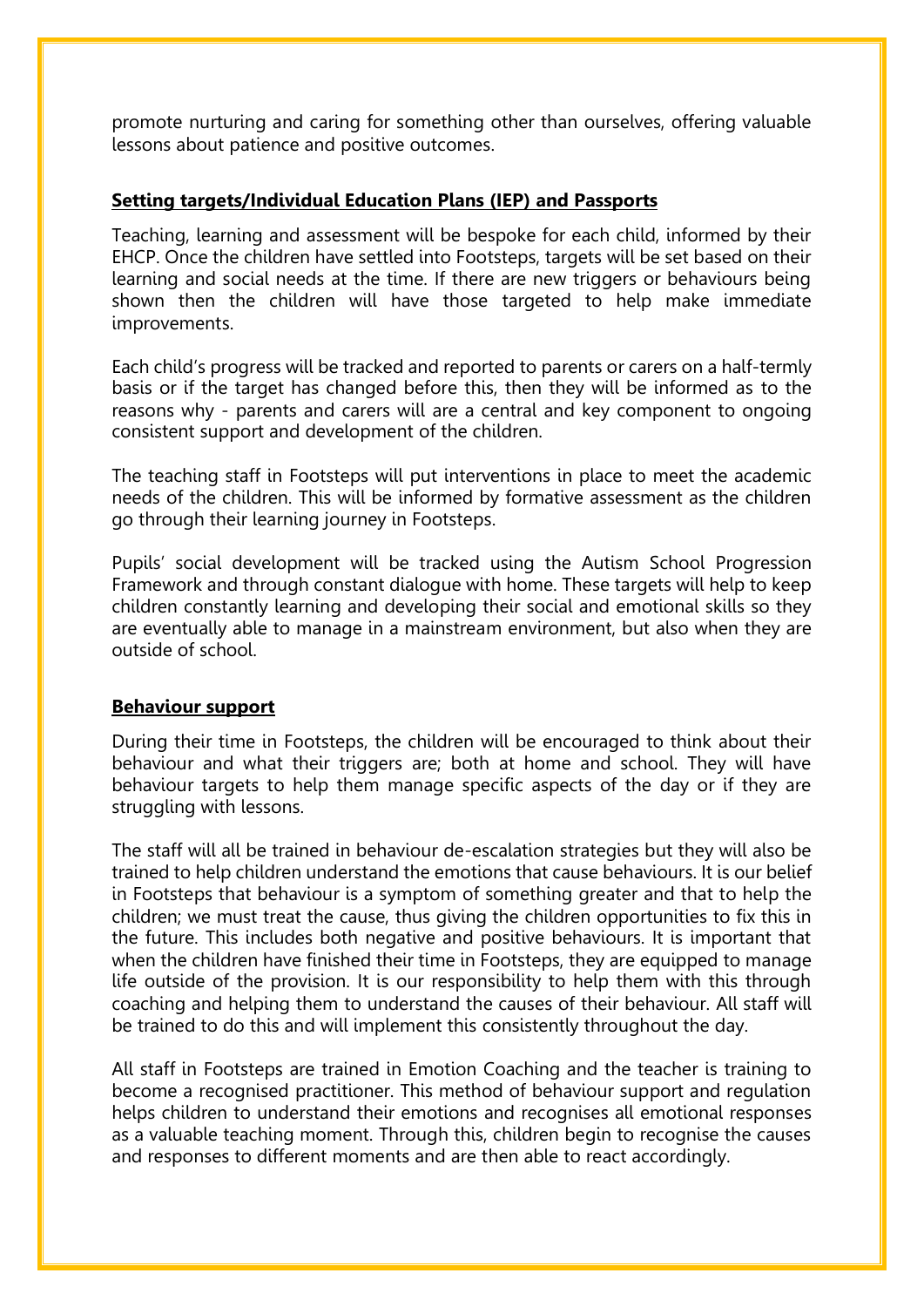There will not be a rewards and sanctions scheme in Footsteps as this can create anxiety for the children as they strive to achieve what is on offer. This does not mean there will be no consequences for negative behaviour, however. Footsteps will be run with the ethos of a positive input creating a positive outcome, conversely, a negative input with create a negative outcome. It is important that the children in Footsteps are intrinsically motivated to succeed, giving them the life skills to progress in the future.

# **Support from specialist staff**

The unit will be run on a day-to-day basis by a specialist ASC Teacher who has Qualified Teacher Status and the co-ordination of their special needs will be overseen by the SENCo who is part of the Senior Leadership Team of the whole school. The teacher, in the base, has a broad experience of working with children who have struggled in mainstream settings and who have needed a specialist provision for their education. The teacher has expertise in managing behaviours which can challenge and developing the social and emotional needs of the children in their care. Footsteps will ensure all staff who work in the provision have appropriate training and experience working with children who have an ASC diagnosis. They will also continue to develop their understanding of children with Autism through training and CPD opportunities.

Support staff are trained to AET level 2 and 3, there will be a child mental health practitioner and staff experienced in family support work. There is close partnership work with a range of co-professionals who work with children to meet their individual needs and advise Footsteps staff on the development of programmes for each child. This includes Educational Psychologists, Speech and Language Therapists, Occupational Therapists, child counsellors and Play therapists. Other therapists are also engaged to work with pupils to meet particular needs, such as dance/yoga/art therapy etc.

The school also has in house Forest School Specialist and Lego therapy.

# **Inclusion**

Over time, pupils will spend time in mainstream environments – our own ASC hub, nurture unit and, when ready and as appropriate a base in one of our mainstream classes. They will also belong to one of the school 'houses' as appropriate and will join in with the life of our thriving mainstream school as meets their individual needs. This will enable siblings to be part of each other's primary school experience where a placed child has mainstream brothers or sisters close in age. For each individual child, over time, inclusion will be encouraged in all aspects of school life as preparation for life outside school and for adulthood.

The Footsteps Teacher and staff will have some mainstream responsibilities and regular contact with the mainstream provision and staff. There will also be opportunities for shared Continuous Professional Development. This will ensure a holistic and inclusive environment for all our pupils.

Mainstream pupils will benefit hugely working alongside their Footsteps peers. This will build tolerance, respect and a sense of responsibility across the community. We